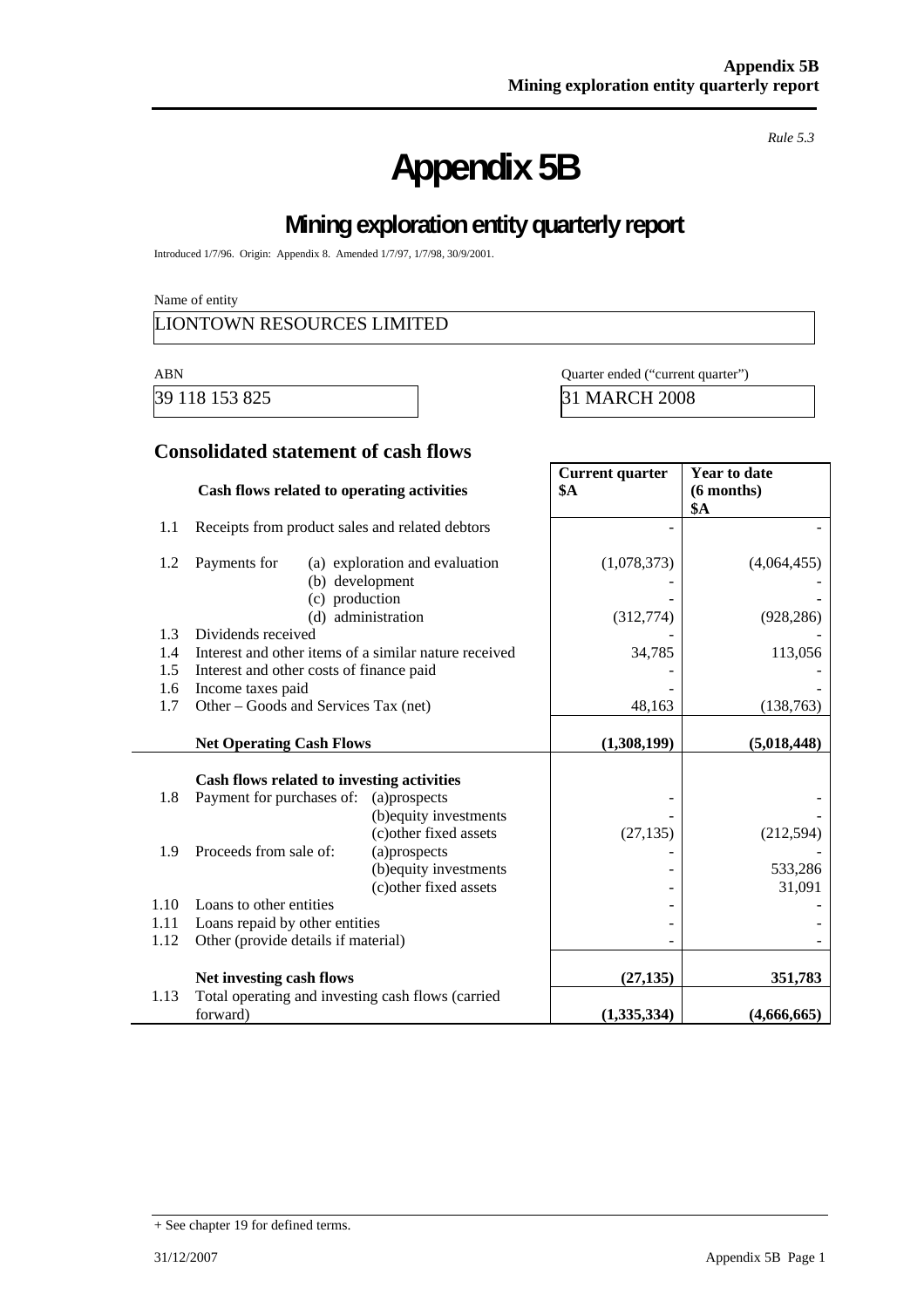| 1.14 | Cash flows related to financing activities<br>Proceeds from issues of shares, options, etc. (net) |             | 3,039,525   |
|------|---------------------------------------------------------------------------------------------------|-------------|-------------|
| 1.15 | Proceeds from sale of forfeited shares                                                            |             |             |
| 1.16 | Proceeds from borrowings                                                                          |             |             |
| 1.17 | Repayment of borrowings                                                                           | (14, 495)   | (33,094)    |
| 1.18 | Dividends paid                                                                                    |             |             |
| 1.19 | Other                                                                                             |             | (1,000)     |
|      |                                                                                                   |             |             |
|      | Net financing cash flows                                                                          | (14, 495)   | 3,005,431   |
|      | Net increase (decrease) in cash held                                                              | (1,349,829) | (1,661,234) |
| 1.20 | Cash at beginning of quarter/year to date                                                         | 2,811,298   | 3,122,703   |
| 1.21 | Exchange rate adjustments to item 1.20                                                            |             |             |

#### **Payments to directors of the entity and associates of the directors Payments to related entities of the entity and associates of the related entities**

|      |                                                                  | Current quarter<br>\$A |
|------|------------------------------------------------------------------|------------------------|
| 1.23 | Aggregate amount of payments to the parties included in item 1.2 | 195,401                |
| 1.24 | Aggregate amount of loans to the parties included in item 1.10   | Nil                    |

1.25 Explanation necessary for an understanding of the transactions

Item 1.7 relates to GST paid and is fully re-claimable from the ATO in February 2008. Item 1.23 consists of legal fees paid to a director related entity, directors fees, salaries and wages and superannuation paid to directors and a service charge paid to a related entity for the provision of corporate services. All transactions are on commercial terms and conditions.

#### **Non-cash financing and investing activities**

- 2.1 Details of financing and investing transactions which have had a material effect on consolidated assets and liabilities but did not involve cash flows N/A
- 2.2 Details of outlays made by other entities to establish or increase their share in projects in which the reporting entity has an interest N/A

#### **Financing facilities available**

*Add notes as necessary for an understanding of the position.* 

|     |                             | Amount available<br>\$A | Amount used<br>-SA |
|-----|-----------------------------|-------------------------|--------------------|
| 3.1 | Loan facilities             | Nil                     | <b>Nil</b>         |
| 3.2 | Credit standby arrangements | Nil                     | <b>Nil</b>         |

 $\overline{\phantom{0}}$ 

<sup>+</sup> See chapter 19 for defined terms.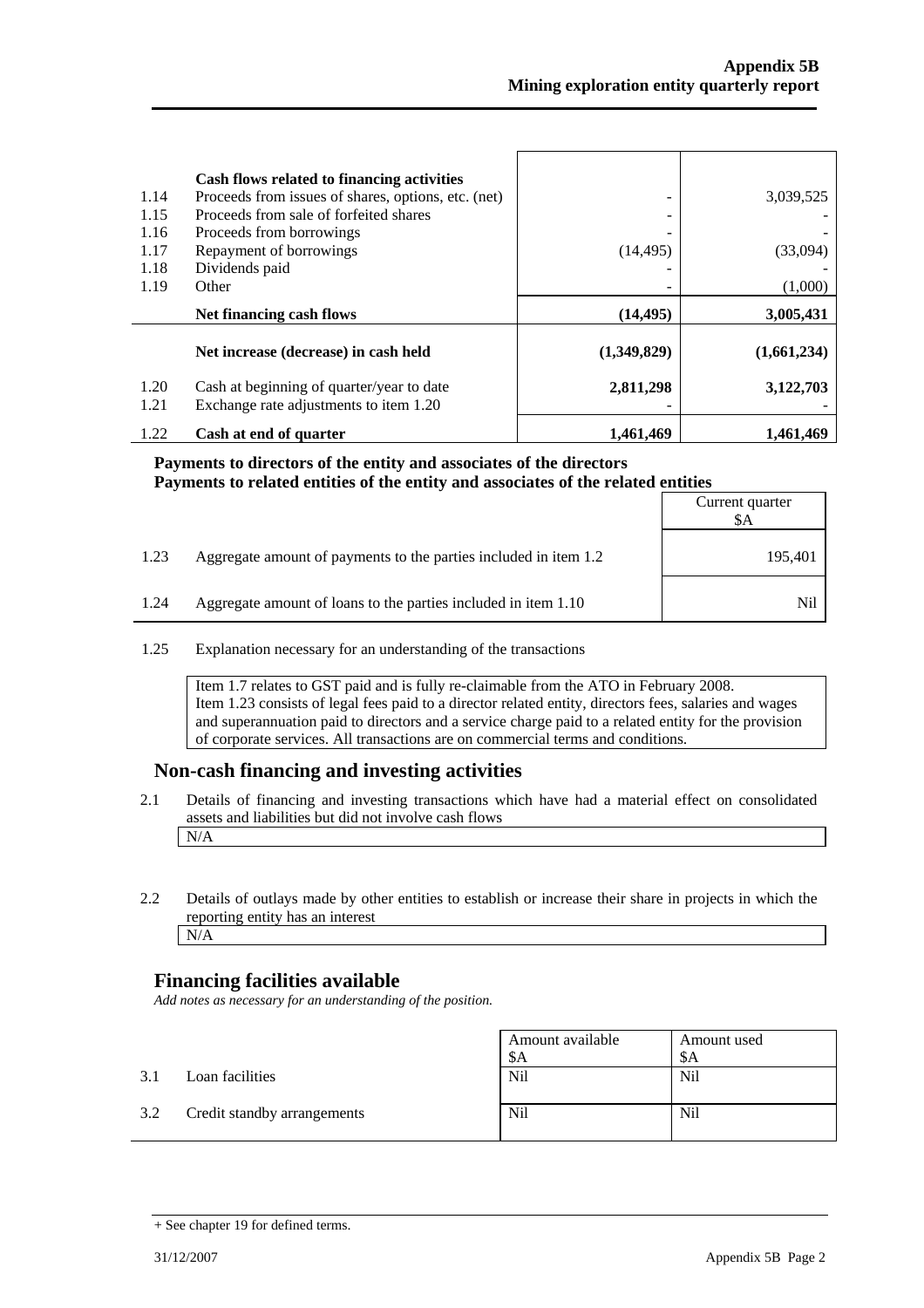## **Estimated cash outflows for next quarter**

|     | <b>Total</b>               | \$1,280,000 |  |
|-----|----------------------------|-------------|--|
| 4.2 | Development                | Nil         |  |
| 4.1 | Exploration and evaluation | 463,179     |  |
|     |                            | \$A         |  |

## **Reconciliation of cash**

|     | Reconciliation of cash at the end of the quarter (as shown in<br>the consolidated statement of cash flows) to the related items<br>in the accounts is as follows. | Current quarter<br>\$A | Previous quarter<br>\$A |
|-----|-------------------------------------------------------------------------------------------------------------------------------------------------------------------|------------------------|-------------------------|
| 5.1 | Cash on hand and at bank                                                                                                                                          | 1,461,470              | 2,811,298               |
| 5.2 | Deposits at call                                                                                                                                                  |                        |                         |
| 5.3 | Bank overdraft                                                                                                                                                    |                        |                         |
| 5.4 | Other (Bank Guarantee)                                                                                                                                            |                        |                         |
|     | <b>Total: cash at end of quarter</b> (item 1.22)                                                                                                                  | 1,461,470              | 2,811,298               |

## **Changes in interests in mining tenements**

| 6.1 | Interests in<br>mining<br>tenements<br>relinquished,<br>reduced or lapsed | Tenement<br>reference | Nature of interest<br>(note (2)) | Interest at<br>beginning of<br>quarter | Interest at<br>end of<br>quarter |
|-----|---------------------------------------------------------------------------|-----------------------|----------------------------------|----------------------------------------|----------------------------------|
|     | NIL                                                                       |                       |                                  |                                        |                                  |

| 6.2 | Interests in<br>mining<br>tenements<br>acquired or<br>increased | Tenement<br>reference | Nature of interest<br>(note (2)) | Interest at<br>beginning<br>of quarter | Interest at end<br>of quarter |
|-----|-----------------------------------------------------------------|-----------------------|----------------------------------|----------------------------------------|-------------------------------|
|     |                                                                 |                       |                                  | $0\%$<br>$0\%$<br>$0\%$<br>0%          | $0\%$<br>0%<br>0%<br>0%       |

<sup>+</sup> See chapter 19 for defined terms.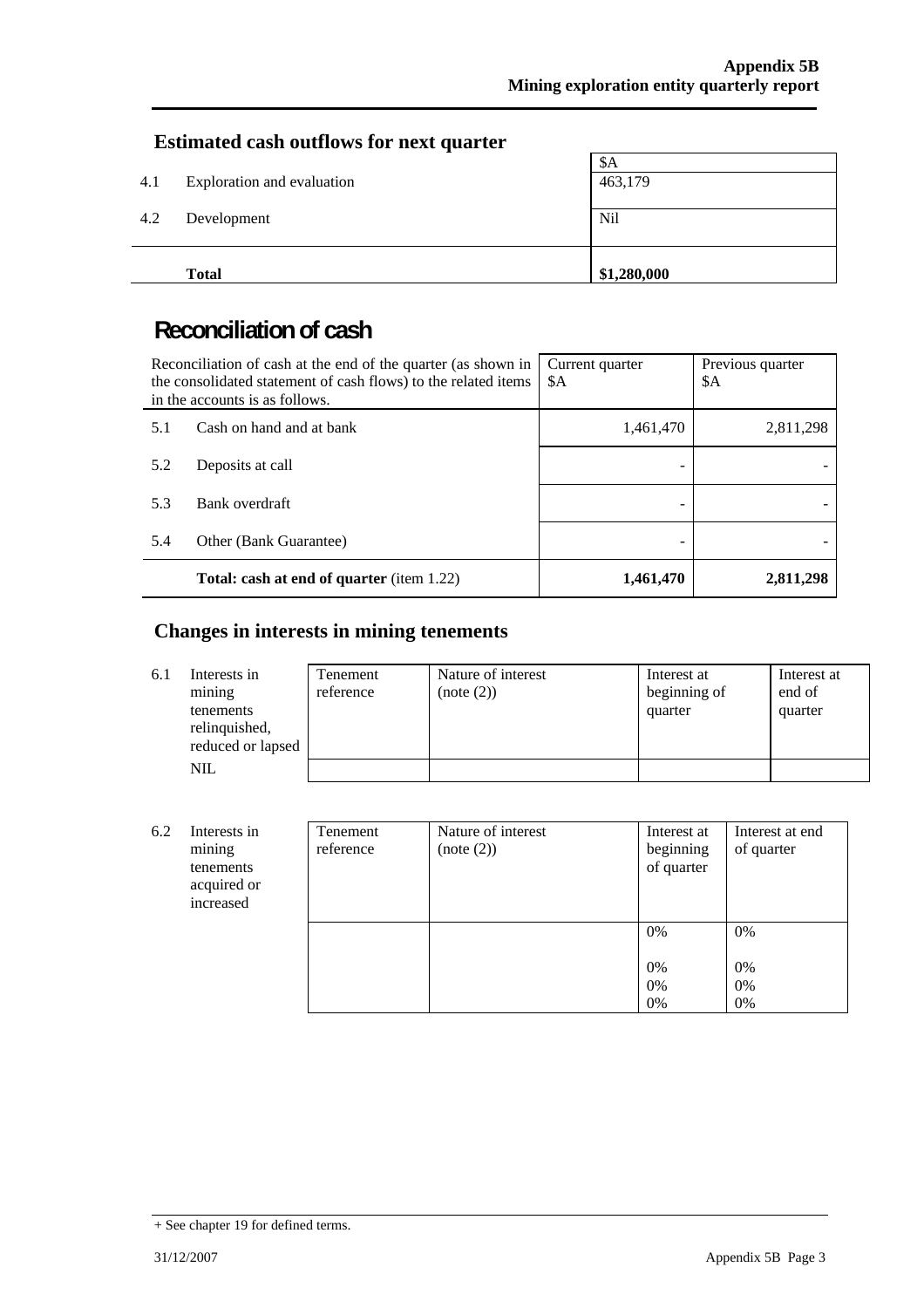#### **(1) Issued and quoted securities at end of current quarter**

*Description includes rate of interest and any redemption or conversion rights together with prices and dates.* 

|         |                                                                                                                                | Total number                                                           | Number quoted                          | price<br>Issue<br>per<br>security (see note 3)<br>(cents)                  | Amount paid up per<br>security (see note 3)<br>(cents)                                     |
|---------|--------------------------------------------------------------------------------------------------------------------------------|------------------------------------------------------------------------|----------------------------------------|----------------------------------------------------------------------------|--------------------------------------------------------------------------------------------|
| $7.1\,$ | Preference<br><sup>+</sup> securities<br>(description)                                                                         | Nil                                                                    | Nil                                    | $\rm N/A$                                                                  | $\rm N/A$                                                                                  |
| 7.2     | Changes during<br>quarter<br>(a) Increases<br>through issues<br>(b) Decreases<br>through returns of<br>capital, buy-<br>backs. | N/A                                                                    | N/A                                    | $\rm N/A$                                                                  | N/A                                                                                        |
| 7.3     | <sup>+</sup> Ordinary<br>securities                                                                                            | 90,850,009                                                             | 82,665,298                             | N/A                                                                        | $\rm N/A$                                                                                  |
| 7.4     | Changes during<br>quarter<br>(a) Increases                                                                                     | Nil                                                                    | Nil                                    | \$0.27                                                                     | \$0.27                                                                                     |
|         | through issues<br>(b) Decreases<br>through returns of<br>capital.                                                              | Nil                                                                    | Nil                                    | N/A                                                                        | N/A                                                                                        |
| $7.5$   | <sup>+</sup> Convertible<br>debt securities<br>(description)                                                                   | Nil                                                                    | Nil                                    | $\rm N/A$                                                                  | $\rm N/A$                                                                                  |
| 7.6     | Changes during<br>quarter<br>(a) Increases<br>through issues<br>(b) Decreases<br>through securities<br>matured.                | Nil                                                                    | Nil                                    | N/A                                                                        | $\rm N/A$                                                                                  |
| 7.7     | <b>Options</b><br><b>Share Options</b>                                                                                         | 5,475,000<br>1,500,000<br>250,000<br>810,000<br>5,250,000<br>1,500,000 | Nil<br>Nil<br>Nil<br>Nil<br>Nil<br>Nil | Exercise price<br>\$0.25<br>\$0.25<br>\$0.35<br>\$0.35<br>\$0.35<br>\$0.50 | Expiry date<br>18.12.2009<br>31.12.2009<br>6.8.2010<br>1.11.2010<br>1.12.2012<br>1.12.2012 |
| 7.8     | Issued during<br>quarter                                                                                                       |                                                                        |                                        |                                                                            |                                                                                            |
|         | Share Options                                                                                                                  | Nil<br>Nil<br>Nil                                                      | Nil<br>Nil<br>Nil                      | N/A<br>N/A<br>N/A                                                          | $\rm N/A$<br>$\rm N/A$<br>N/A                                                              |
| 7.9     | <b>Exercised</b> during<br>quarter                                                                                             | Nil                                                                    | Nil                                    | $\rm N/A$                                                                  | $\rm N/A$                                                                                  |
| 7.10    | Expired/Forfeited<br>during quarter                                                                                            | Nil                                                                    | Nil                                    | $\rm N/A$                                                                  | $\rm N/A$                                                                                  |
| 7.11    | <b>Debentures</b><br>(totals only)                                                                                             | Nil                                                                    | Nil                                    |                                                                            |                                                                                            |

<sup>+</sup> See chapter 19 for defined terms.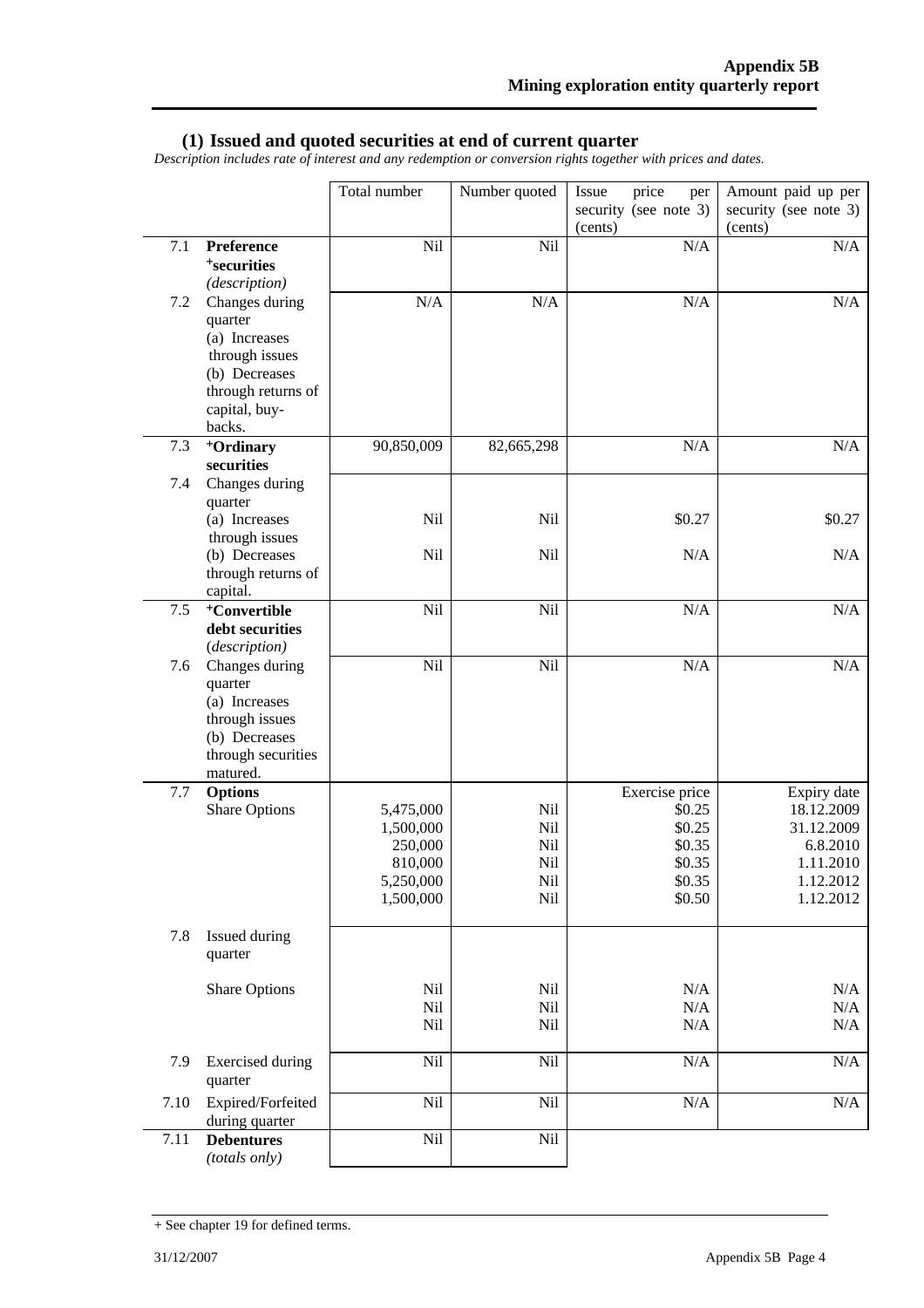| 7.12 | Unsecured notes      |  |
|------|----------------------|--|
|      | <i>(totals only)</i> |  |

## **Compliance statement**

1 This statement has been prepared under accounting policies which comply with accounting standards as defined in the Corporations Act.

2 This statement does give a true and fair view of the matters disclosed.

Sign here: Date: 30 April 2008

Executive Chairman

Print name: Andrew Bantock

## **Notes**

1 The quarterly report provides a basis for informing the market how the entity's activities have been financed for the past quarter and the effect on its cash position. An entity wanting to disclose additional information is encouraged to do so, in a note or notes attached to this report.

2 The "Nature of interest" (items 6.1 and 6.2) includes options in respect of interests in mining tenements acquired, exercised or lapsed during the reporting period. If the entity is involved in a joint venture agreement and there are conditions precedent which will change its percentage interest in a mining tenement, it should disclose the change of percentage interest and conditions precedent in the list required for items 6.1 and 6.2.

3 **Issued and quoted securities** The issue price and amount paid up is not required in items 7.1 and 7.3 for fully paid securities*.* 

4 The definitions in, and provisions of, *AASB 1022: Accounting for Extractive Industries and AASB 1026: Statement of Cash Flows apply to this report.* 

5 **Accounting Standards** ASX will accept, for example, the use of International Accounting Standards for foreign entities. If the standards used do not address a topic, the Australian standard on that topic (if any) must be complied with.

== == == == ==

<sup>+</sup> See chapter 19 for defined terms.